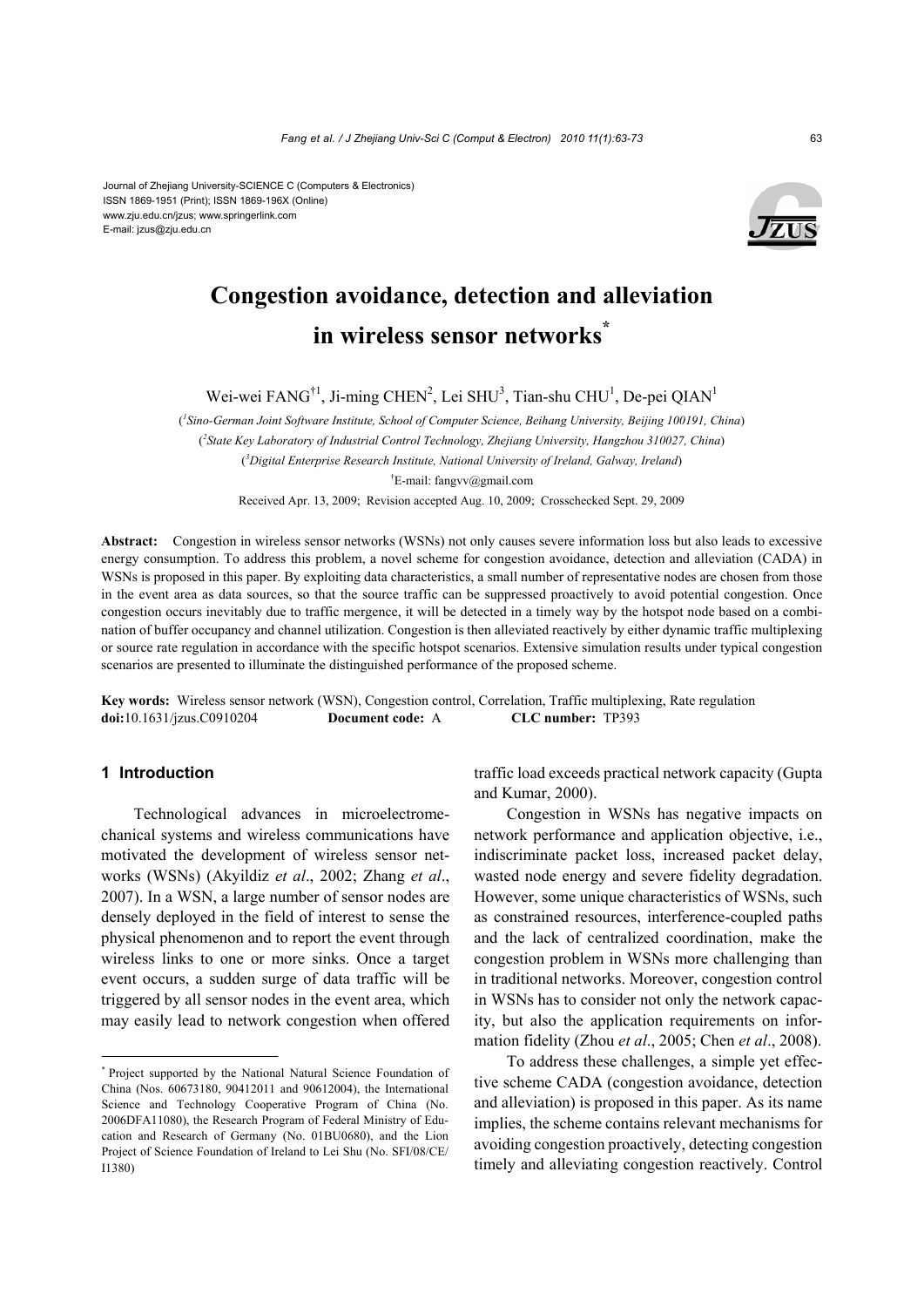operations are performed by sensor nodes in a distributed manner without requiring for sinks' participation. Simulation results validate the distinguished performance in several aspects of the scheme.

# **2 Related works**

In literature, many congestion control schemes have been proposed for wireless ad-hoc networks (Chen *et al*., 2006; Yu and Giannakis, 2009). However, these works involve complicated computation for resource allocation and utilization, which renders their application impractical for resource-constrained WSNs. Meanwhile, they did not take the data fidelity requirements into consideration when performing the control operations.

In recent years, several new congestion control solutions have been studied for WSNs (Fang *et al*., 2008). Among them, some prior work focuses on traffic reduction for congestion control in the WSN. Congestion detection and avoidance (CODA) (Wan *et al*., 2003) is the first detailed investigation on congestion control in WSNs, which combines local backpressure techniques and centralized sink-tosensors notifications but is not specifically concerned with different classes of traffic flows. Congestion control and fairness (CCF) (Cheng and Bajcsy, 2004) controls congestion in a hop-by-hop manner and each node adjusts rate based on its available service rate and child node number. However, the rate adjustment in CCF relies only on packet service time, which could lead to low utilization when some nodes do not have enough traffic or the packet error rate is high. In event-to-sink reliable transport (ESRT) (Akan and Akyildiz, 2005), the sink is required to regulate the source reporting rate in an undifferentiated manner by broadcasting control messages to all source nodes. The underlying assumption is that a sink can reach all nodes via a high-energy one-hop broadcast, which is not practical for a large-scale sensor network. Congestion control for sensor networks (CONCERT) (Galluccio *et al*., 2005) uses the adaptive dataaggregation technique to reduce the amount of information traveling throughout the network. This leverages a unique characteristic of WSNs to handle the congestion problem. Interference-minimized multipath routing (I2MR) (Teo *et al*., 2008) integrates source rate adaptation and multipath routing for congestion control in WSNs. Learning automatabased congestion avoidance scheme (LACAS) (Misra *et al*., 2009) avoids congestion by using a learning automata based approach. It adaptively makes the data packet arrival rate in the nodes equal to the transmitting rate, so that the occurrence of congestion in the node can be seamlessly avoided. However, it must be noted that pure traffic reduction could impose a negative impact on data fidelity.

Apart from the schemes based on traffic control, there have been attempts to explore other mechanisms for congestion alleviation in WSNs. Siphon (Wan *et al*., 2005) proposes to add multi-radio virtual sinks to the network as a means of dealing with congestion. When congestion occurs, Siphon redirects traffic off the primary low-power radio network and onto the overlay network with long-range radio. The cost for adding and using the long-range radio is not negligible. Biased geographical routing (BGR) (Popa *et al*., 2006) is a geographic routing that reactively split traffic during congestion. However, the bias, which determines how far the trajectory of splitting traffic will deviate from the original path, is randomly chosen and could make congestion worse under some situations. In contrast, topology-aware resource adaption (TARA) (Kang *et al*., 2007) adopts different traffic multiplexing strategies depending on specific topologies. It requires knowledge about the local and the end-to-end topology for capacity estimation, which causes too high an overhead for a large-scale network. Congestion aware routing (CAR) (Kumar *et al*., 2008) proposes to use a priority aware routing protocol with data prioritization to alleviate congestion. Congestion zones are dedicated for high priority data while other data can only be routed out of the congestion zones. Multiple sinks are required to be deployed on the area border for gathering data with different priorities.

## **3 Congestion control in WSN**

A WSN composed of a large number of sensor nodes and a set of sinks in an interested area is considered in this work. Sensor nodes are randomly distributed in the area and remain stationary after deployment. All of them have similar capabilities and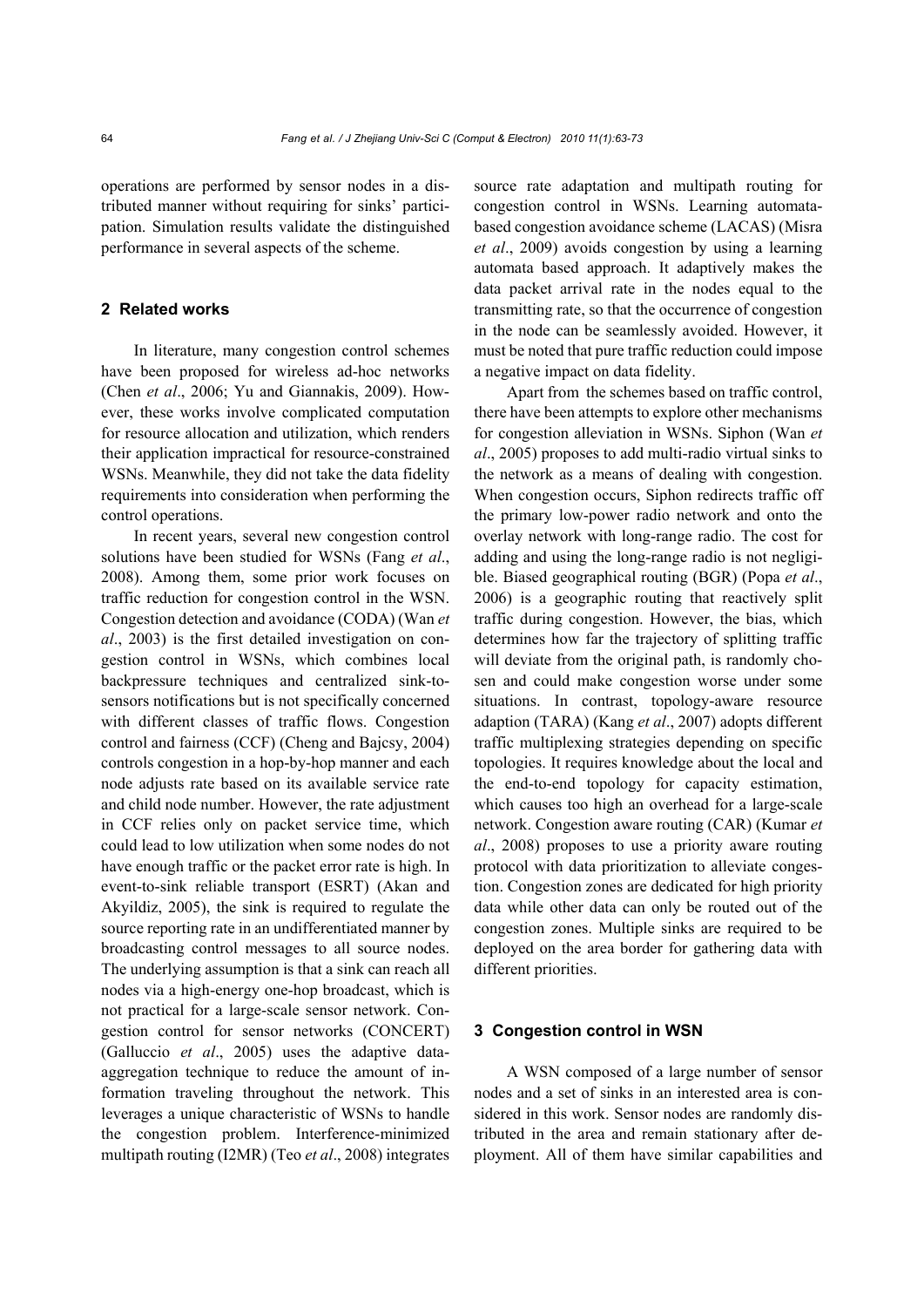equal significance. However, they are constrained in memory space, processing capability, communication bandwidth and energy storage. Sensor nodes and the sink communicate via bidirectional multihop wireless links. Sinks are uniformly scattered across the sensing field. They have more powerful resources to perform data gathering and network management tasks. For the same reason as described in (Wan *et al*., 2003; Eisenman and Campbell, 2007), all nodes are assumed to implement a carrier sense multiple access (CSMA)-like medium access control (MAC) protocol for data transmission. According to some preset rules (such as event signal type and event spot location), the source node can assign a corresponding priority to its packets based on the importance of the event to be reported (Kumar *et al*., 2008). Traffic flows initiated will remain active long enough to contribute to changes in the network load.

#### **3.1 Congestion scenarios in WSNs**

Consider a WSN consisting of a relatively large number of sensor nodes that collectively transmit sensory data to a small number of sinks. If no control mechanism is adopted in the transmission, congestion hotspots would probably form in the network when offered traffic load exceeds practical network capacity. Generally, there exist three typical hotspot scenarios in WSNs, which are described as follows:

1. Source hotspot (Fig. 1a): The occurrence of an event will be detected by all nodes whose sensing ranges cover the event spot. If all these nodes perform as sources to transmit data towards the sink, a traffic hotspot may quickly form around that event spot. Furthermore, uncontrolled initiation of traffic from sources in this manner could also increase the probability of formation of the following hotspots.

2. Convergence hotspot (Fig. 1b): A sink can subscribe sensing services provided by sensor nodes at different locations in the area. The multi-hop and many-to-one nature of data traffic in the WSN lead to increased traffic intensity as data packets move closer towards the sink. Thus, congestion may be caused by traffic convergence near the sink (Wan *et al*., 2005).

3. Intersection hotspot (Fig. 1c): The presence of multiple sinks (Das and Dutta, 2005) can result in traffic intersection in the network. Due to the excess of the aggregate traffic load, the intersection nodes can also become congested hotspots.



**Fig. 1 The hot spot scenarios** 

(a) Source hotspot; (b) Convergence hotspot; (c) Intersection hotspot

Each of these scenarios is harmful to the operations of a WSN. In the following subsections, we will elaborate on the CADA design for handling congestion problems in WSNs.

## **3.2 Congestion avoidance in CADA**

The main objective of the WSN is to reliably obtain event information from the collective reports provided by relevant sensor nodes in the event area. To achieve this goal, it may not be necessary for every sensor node that detects the same event to report to the sink independently. Instead, a subset of nodes, referred to as representative nodes, can be chosen to become data sources as long as acceptable data fidelity can be achieved at the sink (Vuran and Akyildiz, 2006). That is, the other nodes generating redundant or inaccurate data are suppressed from reporting to the sink. Therefore, the overall traffic load from the event area can be properly reduced, which in turn reduces the congestion probability (Kang *et al*., 2007).

Before describing design details, the criteria for choosing representative nodes are investigated.

**Criterion 1** (Data accuracy) The sensor works by measuring the energy of signal emitted by the target. Suppose sensor node *i* is *di* away from the event spot. The signal power it measures can be given by

$$
X_i = S \cdot d_i^{-k} + n_i, \ 1 \le i \le N,
$$
 (1)

where *S* is the (unknown) target signal power, *k* is the (known) attenuation coefficient, and  $n_i$  is the white Gaussian noise with zero-mean and variance  $\sigma^2$  (Chen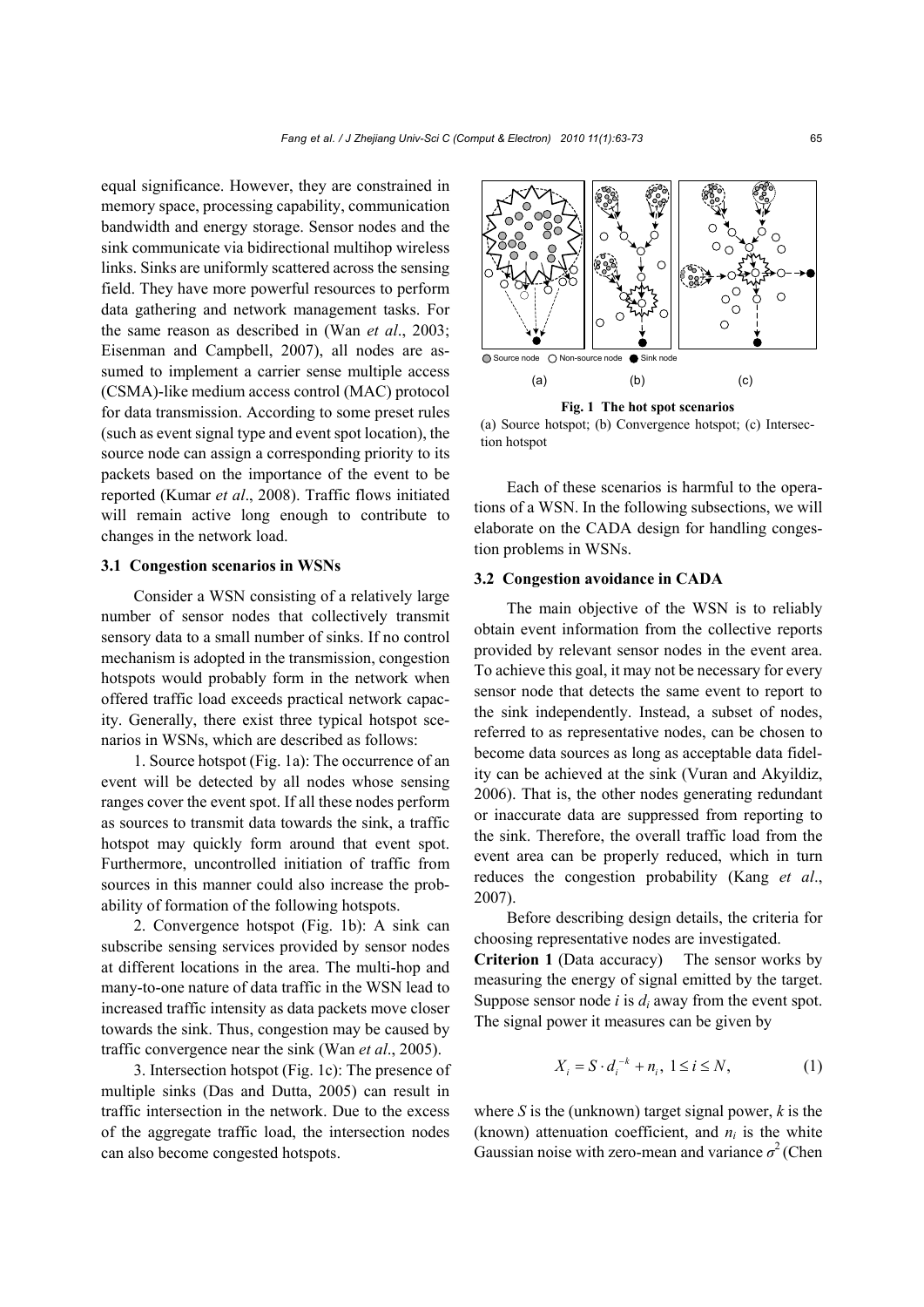*et al*., 2004). From Eq. (1), the farther a node is from the target, the more likely its data accuracy would be affected by the noise. Therefore, sensor nodes that are far away from the event spot should be prevented from reporting data to the sink (Zhao *et al*., 2007). The threshold distance,  $D_t$ , can be determined through experiments before network deployment.

**Criterion 2** (Data redundancy) Due to high density in the network topology, spatially proximal sensor observations are highly correlated, which results in considerable data redundancy in the network. The spatial correlation can be modeled as a non-negative, monotonically decreasing function of the internode distance *d*, with limiting values of 1 at *d*=0 and of 0 at *d*=∞ (Berger *et al*., 2001). Instead of letting all nodes in the event area report simultaneously, representative nodes that are farther apart from each other can be chosen as data sources. The threshold of the correlation degree, *C*t, should be preset according to the fidelity requirement. A smaller threshold value increases the observation fidelity, but it also increases the number of representative nodes as well as incurs higher traffic load and more energy consumption.

To sum up, a node *i* in the representative node set *P* must fulfill the following requirements:

$$
i \in P \text{ iff } \forall j \in P, d_i \le D_t, C(i, j) \le C_t. \tag{2}
$$

Due to resource constraints and scalability issues, the centralized solutions for representative node selection (Vuran and Akyildiz, 2006; Liu *et al*., 2007) are impractical in WSNs. Hence, we propose a distributed node selection algorithm in CADA, as shown in Fig. 2.



1. When an event occurs, all sensor nodes located in the range of  $[0, D_t]$  keep on sensing for a short period of time  $t_1$ . Each of them generates a time series of sampling data with series length *L*.

2. Each node sets a back-off timer for announcing itself to be a representative node. Ideally, a node has a higher priority than its neighbors, if it is closer to the event spot and has more residual energy. Thus, the back-off time of node  $i$ ,  $T_i$ , can be given as

$$
T_i = \left[W_d \cdot \frac{d_i}{D_t} + W_e \cdot \left(1 - \frac{e_i}{e}\right) + W_r \cdot r\right] \cdot t_2, \tag{3}
$$

where the weights satisfy

$$
W_d + W_e + W_r = 1, W_d > W_e > W_r.
$$
 (4)

In Eq. (3),  $e_i$  is the current residual energy at node *i*, *e* is a reference maximum energy (corresponding to a fully charged battery), and *r* is a random value uniformly distributed in the range (0, 1).

3. When the back-off timer expires, the sensor node announces itself to be a representative node by broadcasting a message containing the sampled data series. If by the time the timer expires this node overhears a broadcast message from its neighbors, it calculates the correlation degree between the received data series and that of its own. For two data series *X* and *Y*, the correlation degree is

$$
C_{XY} = \left| \frac{\sum_{i=1}^{L} (X_i - E(X)) \cdot (Y_i - E(Y))}{L \cdot \sqrt{E(X^2) - E^2(X)} \cdot \sqrt{E(Y^2) - E^2(Y)}} \right|.
$$
 (5)

Eq. (5) is derived from the textbook definition of the correlation between two series (Casella and Berger, 2001; Gedik *et al.*, 2007). Note that 0≤*C<sub>XY</sub>*≤1, with 0 and 1 representing the weakest and strongest correlations, respectively. If the node finds  $C_{XY} \geq C_t$ , it cancels its timer and will not be a data source afterwards; otherwise, the overheard message is ignored by this node. To reduce the computational overhead,  $C_{XY}$  is calculated only if the distance between two nodes is greater than a given distance threshold (Liu *et al*., 2007).

4. Each sensor node in the event area maintains **Fig. 2 Representative node selection in the event area** another timer for updating the set of representative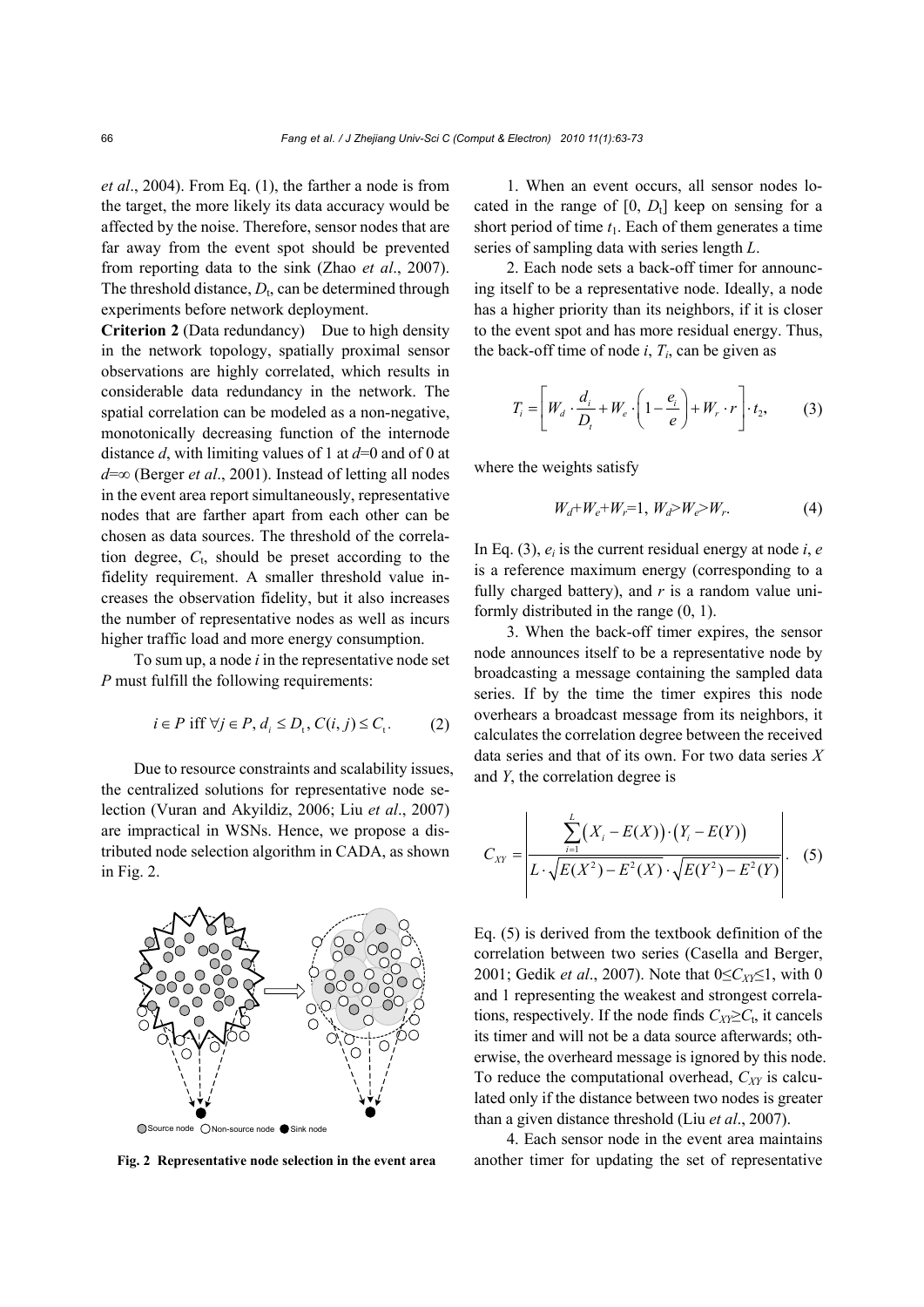nodes periodically. When this update timer expires, the above steps are repeated to select a new collection of representative nodes. The node updating balances the workload distribution among all sensor nodes in the event area, and can also guarantee the observation fidelity in case of node failure or event change.

The node selection algorithm presented above is completely distributed. Suppose there are *n* nodes in an event area. This algorithm has a worst-case time complexity of  $O(n)$  and a worst-case message exchange complexity of  $O(1)$  per node, i.e.,  $O(n)$  for all nodes in the event area.

By choosing a number of representative nodes to be data sources, the source traffic can be suppressed to avoid potential congestion without degrading the fidelity achieved at the sink. Meanwhile, the traffic reduction decreases not only interference, contention and collision in the wireless medium, but also energy consumption for data packet transmission. However, it is only a proactive method for congestion avoidance. Multiple simultaneous traffic flows originated from different event areas might occasionally induce congestion due to gradually traffic merging on the routing paths (Kang *et al*., 2007). More work should be done for congestion detection and alleviation.

# **3.3 Congestion types in WSNs**

Congestion in WSNs is slightly different from that of wired network. Two types of congestion can generally occur in WSNs (Cheng and Bajcsy, 2004):

1. Node-level congestion: Within a particular node, the buffer used to hold packets to be transmitted overflows. This is the conventional definition of congestion in a wired network. This type of congestion can result in increased queuing delay, indiscriminate packet loss and additional retransmission overhead.

2. Link-level congestion: In a particular area, severe collisions could occur when multiple active sensor nodes within range of one another attempt to transmit simultaneously. Packets that leave the buffer might fail to reach the next hop as a result of collision. This type of congestion decreases both link utilization and overall throughput, while increasing both packet delay and energy waste.

It is possible to have node- and link-level congestion occurring at the same time in a WSN. Both of them have direct impacts on network performance and application objective. Thus, the onset of congestion must be predicted in advance or detected in time so that it can be alleviated thereafter.

#### **3.4 Congestion detection in CADA**

For effective and efficient congestion control, it is necessary to accurately measure the congestion level in hotspot areas. In CADA, a node's congestion level is measured by an aggregation of the two metrics: buffer occupancy and channel utilization (Hull *et al*., 2004; Kang *et al*., 2007).

1. Buffer occupancy monitoring: A sensor node periodically checks for the buffer occupancy and its growth trend. Let  $b_k$  and  $b_{k-1}$  be the buffer occupancy at the end of *k*th and (*k*−1)th intervals respectively. The increment  $\Delta b_k$  can be calculated by an exponential weighted moving average (EWMA) approach with  $b_k$  and  $b_{k-1}$ , that is

$$
\Delta b_k = (1 - w) \cdot \Delta b_{k-1} + w \cdot (b_k - b_{k-1}),
$$
 (6)

where  $0 \le w \le 1$  is the EWMA factor. If  $b_k + \Delta b_k$  exceeds the high watermark of buffer size, the sensor node infers that it will experience the node-level congestion in the next interval.

2. Channel utilization sampling: A sensor node is triggered to measure the channel loading when its buffer is not empty, as was done in CODA (Wan *et al*., 2003). If the node finds that the packet delivery ratio decreases drastically while the local channel loading reaches the maximum achievable channel utilization, it infers the onset of congestion. Interested readers can also refer to Wan *et al*. (2003) for further details.

#### **3.5 Congestion alleviation in CADA**

Intuitively, there are two general methodologies for alleviating congestion in WSNs: resource control or traffic control (Kang *et al*., 2007). The first method tries to alleviate congestion by exploiting available network resources to transiently accommodate the traffic surge. For example, detour paths can be established to redirect some traffic away from the traffic hotspot. This method does not affect data reporting at source nodes, so the information fidelity may be well maintained at the sink. However, it is not suitable for the case of convergence hotspot, since congestion may reappear somewhere nearer to the sink. Unlike resource control, traffic control implies that it will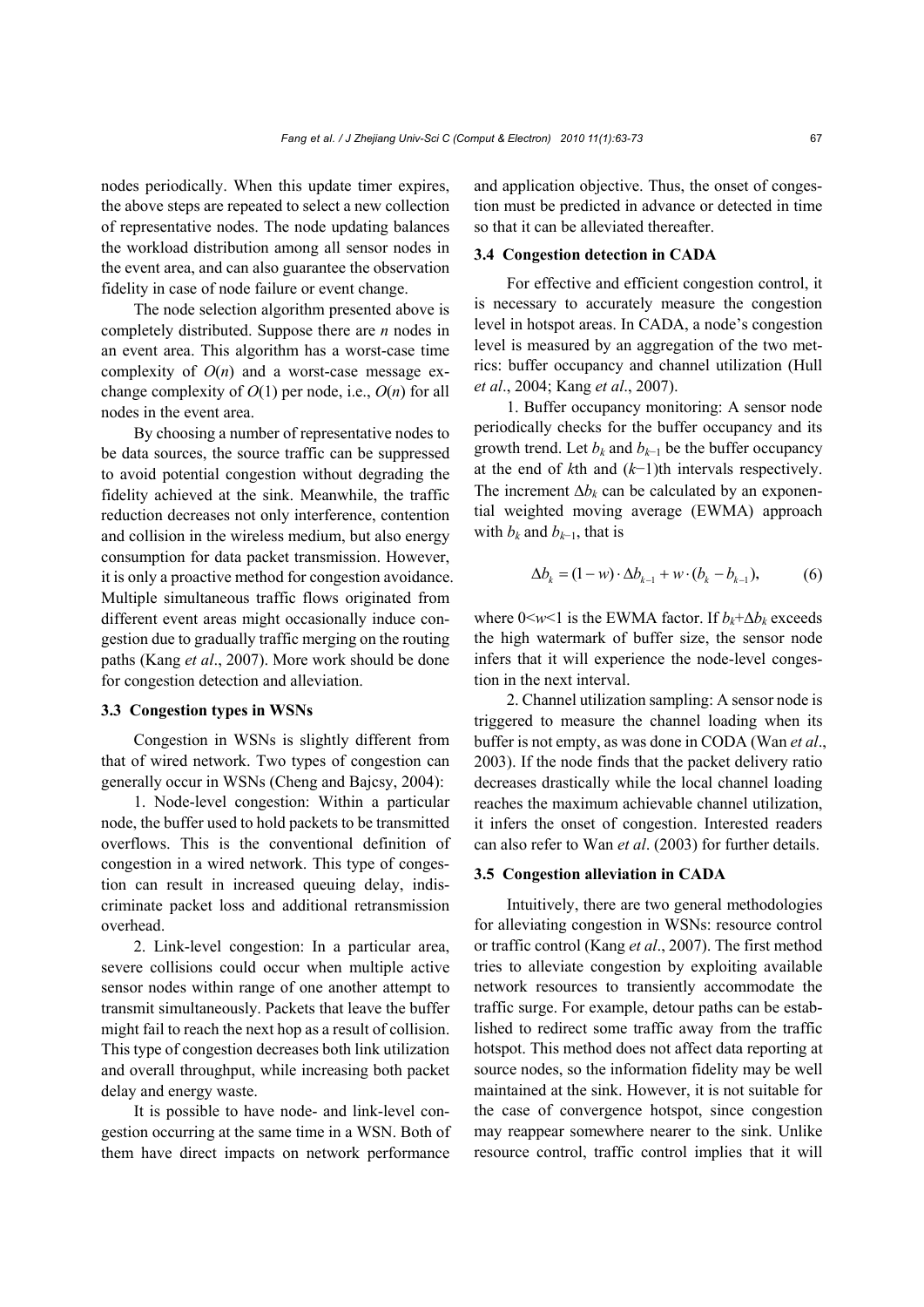alleviate congestion by adjusting the traffic rate at the source nodes or the intermediate nodes. This method is more effective and feasible when resource control is not applicable, but might degrade the information fidelity at the sink to some extent.

The above two methodologies are both adopted in CADA for congestion alleviation. Each node keeps track of the state information of the incoming traffic, denoted as  $\sum f_{i\rightarrow j}$  (*i*∈{source}, j∈{sink}), by which the node can judge the hotspot type when in congestion. Generally, the congestion in an intersection hotspot ( $|\{j|\exists f_{i\rightarrow j}\}|>1$ ) is mitigated by resource control, while the congestion in a convergence hotspot (|{*j|*∃*fi→j*}|=1) is mitigated by traffic control.

# 3.5.1 Resource control in CADA

Building multiplexing paths for redirecting traffic to bypass the hotspot is a challenging task. If the detour path is too close to the congestion area, it can further interfere with the already bad congestion. In the wireless network, the interference range of a node is typically at least twice as large as its transmission range. Therefore, the detour path has to be located at least two hops away from the original intersecting traffic (Jain *et al*., 2003). However, if the detour path is too far away, the packet delivery latency and the energy consumption will increase accordingly.

The traffic multiplexing process is described as follows and also illustrated with the example scenario in Fig. 3. Initially, the congested node selects the upstream neighbor that injects the most packets, and sends a congestion-to-distributor (C2D) control message to that neighbor node. The C2D message is propagated until it reaches the upstream node two



C2D: congestion-to-distributor; D2C: distributor-to-congestion; C2I: congestion-to-intersection; I2M: intersection-to-merger; M2D: merger-to-distributor; D2M: distributor-to-merger

hops away from the congested node. That upstream node will then become the traffic distributor, and send a distributor-to-congestion (D2C) control message back to the congested node. The D2C message contains the ID *s* of the sink to which traffic packets with the lowest priority are destined. If the D2C message fails in transmission, the congested node will retry for several times. Otherwise, it will start to locate a traffic merger by sending a congestion-to-intersection (C2I) control message to the sink *s*.

The C2I message is propagated along the traffic intersection segment, which includes all the nodes the intersecting flows have in common on their routing paths. This message records the total hop count of the segment *h*, which is updated by all forwarding nodes. When the node at the end of the intersection segment receives this message, it broadcasts the message and stops forwarding. Then the node sends an intersection-to-merger (I2M) control message to the downstream node that is located two hops away on the split routing path to the sink *s*. That downstream node will become the traffic merger.

The traffic merger tries to establish the detour path by locally flooding a merger-to-distributor (M2D) control message towards the distributor. The TTL of this message is set as  $\alpha \cdot h$ , where  $\alpha > 1$  is preset according to the node density. To avoid the interference between the detour path and the original path, it is required that all nodes overhearing the C2I message transmission broadcast a special C2I message with TTL=0. Then the nodes that have received the C2I message or are already on the original path ignore the received M2D messages, so they will not be involved in the detour path. When an M2D message reaches the distributor, a candidate detour path can be established. The distributor chooses a best path from multiple candidate paths by sending a distributor-to-merger (D2M) control message towards to merger through the selected path. To alleviate congestion, the distributor can split the traffic and routed packets with relatively low priority via the detour path.

To improve control efficiency for the congestion, it is necessary to require that all the control messages with the highest priority be processed ahead of the other packets by the intermediate nodes.

All the information maintained by each node for resource control is based on soft-state with the control **Fig. 3 Illustration of resource control in CADA** timer. The timer at each node silently expires except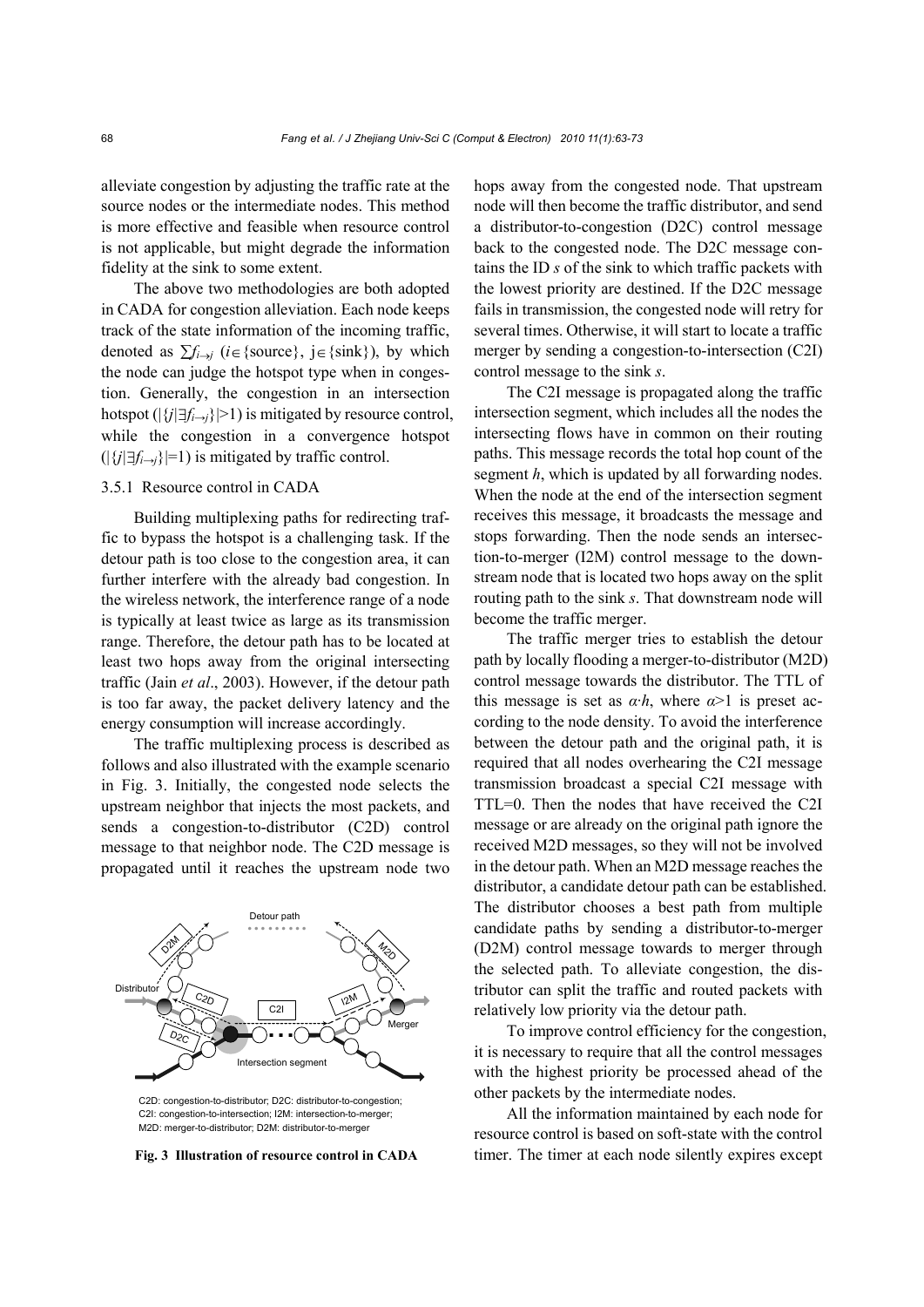for the distributor. In some cases, if the network fails to find an available detour path due to some reason, the distributor will send a D2C message to notify the congested node of this failure. In some other cases, the aggregate traffic load may be so high that the congestion cannot be resolved completely by traffic multiplexing. In these two cases, the network can resort to only the traffic control approach, which is presented in the next subsection.

## 3.5.2 Traffic control in CADA

Whenever a congested node determines to apply traffic control to current data sources, it piggybacks a binary feedback  $C_g$  and the ID of the target sink in the acknowledgement (ACK) frame. The notification information will be kept on being propagated to upstream nodes until it arrives at all source nodes. This implicit notification ensures that the feedbacks will be successfully received by the source nodes. The AIMD-like source reporting rate regulation policy is defined as

$$
R_i(t + \Delta t_i) = \begin{cases} R_i(t) + \Delta r_i, & R_i(t) < R_{\text{max}}, C_{\text{g}} = 0, \\ R_i(t), & R_i(t) = R_{\text{max}}, C_{\text{g}} = 0, \\ R_{\text{min}}, & C_{\text{g}} = 1, \end{cases} \tag{7}
$$

where  $R_{\min_i}$  is the tolerable minimal reporting rate for the node with priority *i*, *i* is the priority level selected by the node for its packets,  $\Delta r_i$  is a constant for rate increment,  $\Delta t_i$  is a constant for update interval, and *R*max is the default reporting rate. For the priority set *P*, if  $\forall i, j \in P$ , *i* $\leq j$ , it is required that  $\Delta r \leq \Delta r_i$ ,  $\Delta t \geq \Delta t_i$ ,  $R_{min} \le R_{min}$ . This indicates that higher important packets will receive preferential control treatment as compared with lower important packets. All these values can be determined based on a few initial experiments via simulation and can be set before the deployment is in full-fledged operation.

Since such a traffic control approach may degrade the application fidelity to some extent, we can use the piecewise linear approximation technique, such as the PLAMLiS algorithm (Liu *et al*., 2007), to approximate the originally collected data series. This operation is applied by each source node to the latest sensory data of its own. More representative data samples will be selected by the node as event reports sent to the sink to prevent the loss of so much fidelity.

## **4 Simulation and analysis**

We evaluated the performance of the CADA by means of simulation performed with the ns-2 simulator (http://nsnam.isi.edu/nsnam/index.php/Main\_ Page). In the simulation, we adopted the energy model given in Heinzelman *et al*. (2002) for sending and receiving data with length *l* bits when *d* is the distance between transmitter and receiver:

$$
E_{Tx}(l,d) = \begin{cases} l \cdot (E_{\text{elec}} + \varepsilon_{\text{fs}} \cdot d^2), & d < d_0, \\ l \cdot (E_{\text{elec}} + \varepsilon_{\text{mp}} \cdot d^4), & d \ge d_0, \end{cases}
$$
 (8)

$$
E_{Rx}(l) = l \cdot E_{\text{elec}},\tag{9}
$$

where  $E_{\text{elec}}$  is the electronics energy,  $\varepsilon_{\text{fs}} \cdot d^2$  and  $\varepsilon_{\text{mp}} \cdot d^4$ are the amplifier energy in the free space and in the multi-path fading environment respectively, and  $d_0$  is a distance threshold that depends on the environment. The data correlation between nodes *i* and *j* was set according to the power exponential model given in Vuran and Akyildiz (2006):

$$
C(i, j) = \exp((-d_{ij}/\theta_1)^{\theta_2}), \theta_1 > 0, \theta_2 \in (0, 2].
$$
 (10)

The fidelity provided by *H* data source nodes for the same event (Zhao *et al*., 2007) was calculated as

$$
f = 1 - \left[ \left| S - \sum_{m=1}^{H} \left( d_m^k / \sum_{n=1}^{H} d_n^k \right) \cdot X_m \cdot d_m^k \right| \bigg/ S \right]. \quad (11)
$$

The simulation parameters are listed in Table 1.

# **4.1 Performance evaluation**

The effect of reducing source traffic by representative node selection was studied in the first set of experiments. A total of *N* sensor nodes were assumed to be uniformly deployed in a 500  $m \times 500$  m square area, with the target event in the center. As shown in Fig. 4, about half of the nodes (i.e., nodes in the event area) worked as data sources if no control operation was applied  $(C<sub>t</sub>=1)$ . By executing the proposed node selection algorithm, the total number of data source nodes could be greatly reduced with the decrease of *C*t, especially when the node density is relatively high.

To study the effect on the data fidelity, we randomly chose a representative node in the experiments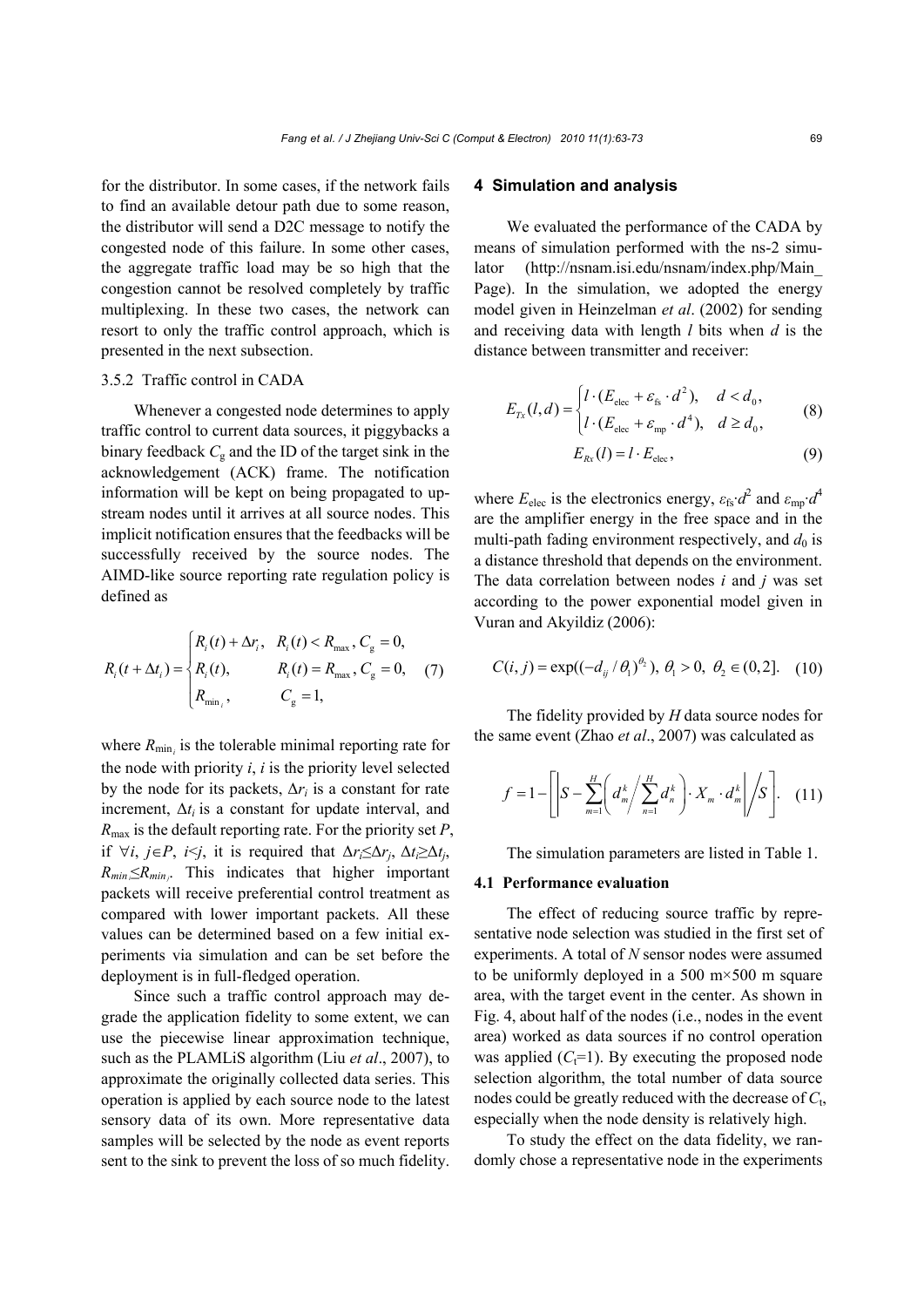**Table 1 Common parameters used in all the experiments**

| Parameter                                       | Value             |
|-------------------------------------------------|-------------------|
| Sensing range (m)                               | 200               |
| Transmission range (m)                          | 100               |
| MAC protocol                                    | CSMA              |
| MAC header size (bytes)                         | 8                 |
| Buffer capacity (packets)                       | 10                |
| Bandwidth (Mbits/s)                             | 2                 |
| Packet size (bytes)                             | 30                |
| Traffic type                                    | Constant bit rate |
| $E_{\text{elec}}$ (nJ/bit)                      | 50                |
| $\varepsilon_{fs}$ (pJ·m <sup>2</sup> /bit)     | 10                |
| $\varepsilon_{\rm mp}$ (pJ·m <sup>4</sup> /bit) | 0.0013            |
| $D_t(m)$                                        | 200               |
| $d_0(m)$                                        | 75                |
| $\theta_1$                                      | 100               |
| $\theta_2$                                      | 1                 |
| $\sigma^2/S$                                    | $1E - 20$         |
| ים ∩הבר                                         |                   |



**Fig. 4 Number of representative nodes vs. correlation threshold** 

with network size *N*=2000. Fig. 5 shows the comparison of data fidelity provided by a chosen node without and with its correlated neighbors  $(C<sub>t</sub>=0.82)$ . It is easy to know from Fig. 5 that source traffic can be reduced properly without much degradation of data fidelity. Due to the uncertainty of signal noise, a single representative node may even provide more accurate data results in some cases. The cost incurred by this algorithm is negligible compared to that saved from reduced source traffic.

An important step in congestion detection is to determine the congestion threshold at which control mechanisms should be started. It is easier to predefine a threshold for the buffer (e.g., 70% in this paper) than for the channel, since the latter is highly dependent on system capacity. Thus, the second set of experiments was performed on a simple 5-node cross topology (Wan *et al*., 2003), as shown in Fig. 6. In the simulations, we found that a channel utilization of about 80% is where the channel saturates (Fig. 7) and suffers from frequent collisions between the neighboring nodes. Considering the time required for the network to take some actions to alleviate congestion, a channel utilization threshold of about 70% was used (Wan *et al*., 2005) in the subsequent network simulations.



**Fig. 5 Comparison of data fidelity achieved** 



**Fig. 6 A wireless network topology for measuring channel utilization**



In the third set of experiments, different congestion scenarios were created by manual routing. Event spots were located at least 15 hops away from the target sink. The volume of source traffic was adjusted by tuning  $C_t$ . Traffic hotspots were formed at an intermediate node by traffic flows from 4 different event areas. Firstly, intersection congestion scenarios were formed by deploying 2 sinks at different locations. We compared CADA with TARA (Kang *et al*., 2007) and NOCC (no congestion control). Fig. 8a plots the delivery ratio under a different offered load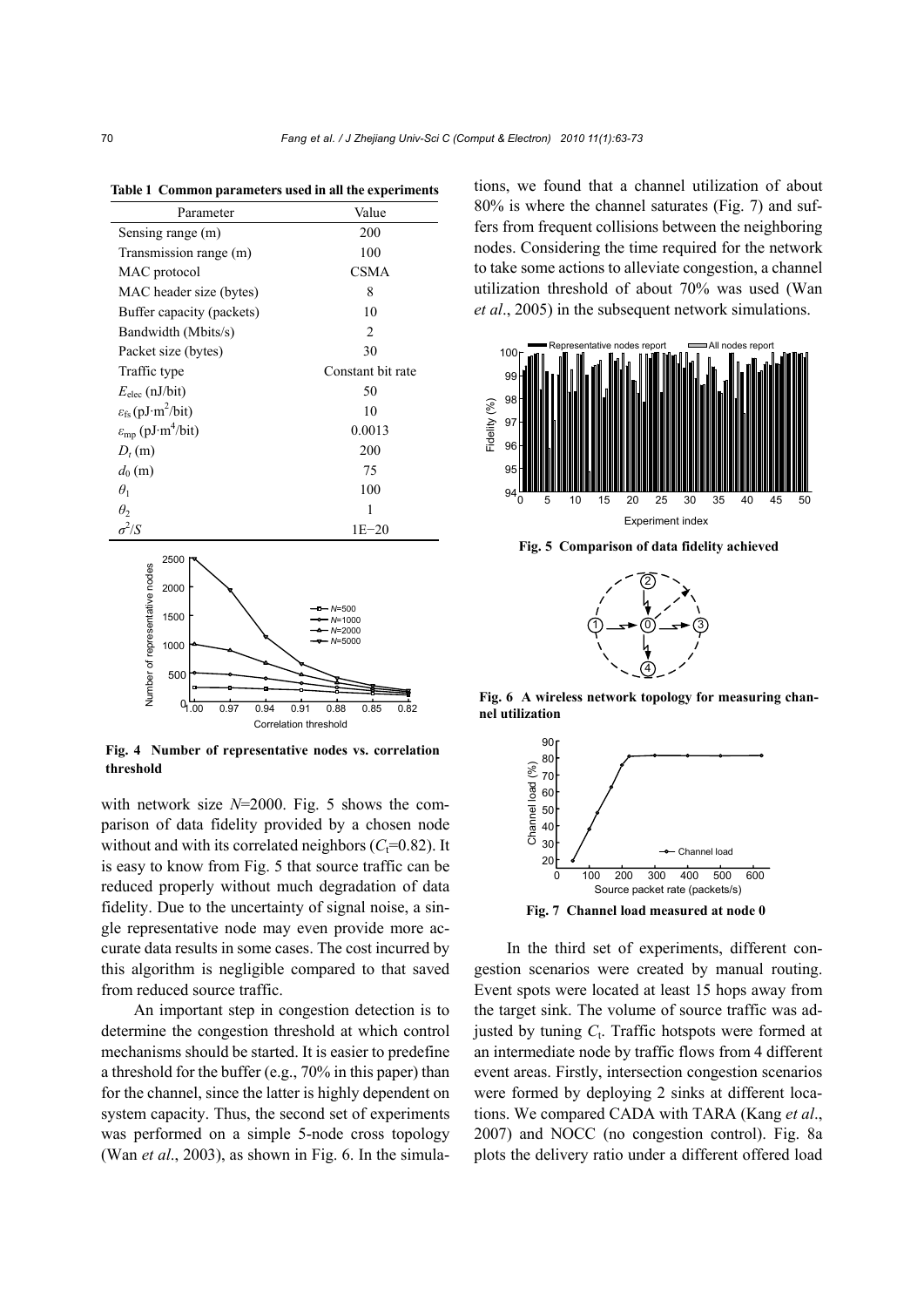for each strategy. Both CADA and TARA can alleviate the congestion effectively. Since only one detour path was created in the simulations, both schemes' performance degraded somewhat when the load was so high that the original path got saturated again. However, CADA delivered much more packets than TARA. This is because a multiplexing path is created in TARA mainly based on the candidate node's congestion level, which cannot completely eliminate the interference between the original and the detour paths. The inter-path interferences lead to more packet loss and frequent link-layer retransmission, which in turn reduces the link transmission capacity. By contrast, CADA minimizes the inferences by setting up detour paths two hops away from the traffic hotspot. Thus, CADA also consumed the lowest energy (Fig. 8b) and achieved the lowest average per-hop delay (Fig. 8c) compared to TARA and NOCC. Secondly, only one sink was used to create convergence congestion scenarios in the network.

The traffic priorities were set as high  $(R_{minS1} = 67$ packets/s), middle ( $R_{\text{minS2}}=R_{\text{minS3}}=50$  packets/s) and low ( $R_{\text{minS4}}$ =40 packets/s). The throughput results for each traffic flow are plotted in Fig. 9a. We can observe that despite the fact that sources reduced their reporting rates for alleviating congestion, the rate never fell below the preset minimum rate. Meanwhile, CADA tries to provide differential delivery service for the different traffic by stimulating a proactive action at each source. In this way, smooth network operation is maintained without many energy-costly drops (Fig. 9b) or low delays for all packets are achieved (Fig. 9c). Though in CADA the total network throughput may be reduced to some extent by the traffic control method, we argue that it is worth while performing congestion alleviation operations as stated above. Besides, an end user should remember not to subscribe to so many data services that the overall traffic load may exceed the practical network capacity. Otherwise, he or she must suffer some





**Fig. 8 (a) Delivery ratio, (b) bit energy consumption, and (c) average per-hop delay vs. source reporting interval** 

**Fig. 9 (a) Throughput at sources, (b) bit energy consumption, and (c) average per-hop delay vs. source reporting interval**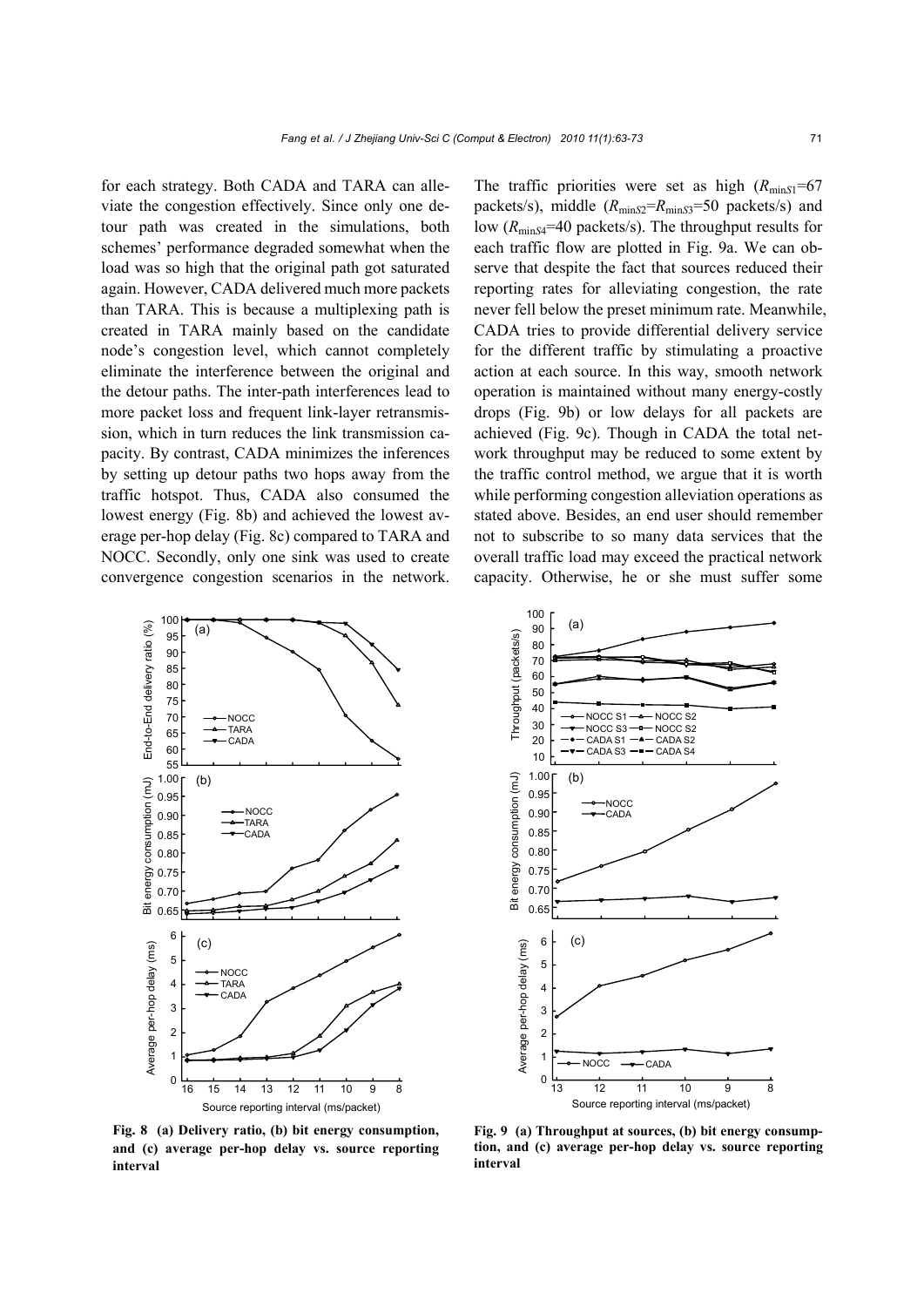possible data fidelity degradation due to the network congestion. We have also proposed to use the piecewise linear approximation technique to reduce the effect of such degradation of data fidelity so as to present more accurate data to end users.

## **5 Conclusion**

In this work, we propose a congestion control scheme CADA for congestion avoidance, detection and alleviation in wireless sensor networks. The key objective is to provide high transmission quality for the data traffic under conditions of congestion. The scheme comprises three main mechanisms. Firstly, it attempts to suppress the source traffic from event area by carefully selecting a set of representative nodes to be data sources. Secondly, the onset of congestion is indicated in a timely way by jointly checking buffer occupancy and channel utilization. Lastly, the network attempts to alleviate congestion in the traffic hotspot by either resource control or traffic control, which is dependent on the specific congestion condition. The ns-2-based simulation has confirmed the advantages of CADA and demonstrated significant performance improvements over existing schemes.

In the future, we hope to extend the proposed CADA scheme to take into account some dynamic behaviors of the network, such as node mobility and link failure. We also plan to extensively investigate CADA performance on our sensor network test-bed ProNet (Du *et al*., 2007).

#### **References**

- Akyildiz, I.F., Su, W., Sankarasubramaniam, Y., Cayirci, E., 2002. A survey on sensor network. *IEEE Commun. Mag.*, **40**(8):102-114. [doi:10.1109/MCOM.2002.1024422]
- Akan, O.B., Akyildiz, I.F., 2005. Event-to-sink reliable transport in wireless sensor networks. *IEEE Trans. Network.*, **13**(5):1003-1016. [doi:10.1109/TNET.2005. 857076]
- Berger, J.O., Oliveira, V.D., Sanso, B., 2001. Objective Bayesian analysis of spatially correlated data. *J. Am. Statist. Assoc.*, **96**(456):1361-1374. [doi:10.1198/016214 501753382282]
- Casella, G., Berger, R.L., 2001. Statistical Inference. Duxbury Press, CA, USA, p.139-203.
- Chen, L., Szymanski, B.K., Branch, J.W., 2008. Quality-Driven Congestion Control for Target Tracking in Wireless Sensor Networks. Proc. 5th IEEE Int. Conf. on Mobile Ad Hoc and Sensor Systems, p.766-771. [doi:10.

1109/MAHSS.2008.4660115]

- Chen, L.J., Low, S.H., Chiang, M., Doyle, J.C., 2006. Cross-Layer Congestion Control, Routing and Scheduling Design in Ad Hoc Wireless Networks. Proc. 25th Int. Conf. on Computer Communications, p.1-13. [doi:10.] 1109/INFOCOM.2006.142]
- Chen, W.P., Hou, J.C., Sha L., 2004. Dynamic clustering for acoustic target tracking in wireless sensor networks. *IEEE Trans. Mob. Comput.*, **3**(3):258-271. [doi:10.1109/TMC. 2004.22]
- Cheng, T.E., Bajcsy, R., 2004. Congestion Control and Fairness for Many-to-One Routing in Sensor Networks. Proc. 2nd Int. Conf. on Embedded Networked Sensor Systems, p.148-161. [doi:10.1145/1031495.1031513]
- Das, A., Dutta, D., 2005. Data acquisition in multiple-sink sensor networks. *ACM Mob. Comput. Commun. Rev.*, **9**(3):82-85. [doi:10.1145/1094549.1094561]
- Du, Z.G., Tong, J., Huang, J.H., Su, Y.M., Yang, X.B., Qian, H.H., Fang, W.W., Wu, J.F., Liu, Y., Qian, D.P., 2007. ProNet: A Wireless Sensor Network Testbed Supporting Performance Measurement and Background Traffic Generation. Proc. 2nd Int. Conf. on the Latest Advances in Networks, p.185-190.
- Eisenman, S.B., Campbell, A.T., 2007. E-CSMA: Supporting Enhanced CSMA Performance in Experimental Sensor Networks Using Per-Neighbor Transmission Probability Thresholds. Proc. 26th Int. Conf. on Computer Communications, p.1208-1216. [doi:10.1109/INFCOM.2007.144]
- Fang, W.W., Qian, D.P., Liu, Y., 2008. Transmission control protocols for wireless sensor networks. *J. Software*, **19**(6):1439-1451 (in Chinese). [doi:10.3724/SP.J.1001. 2008.01439]
- Galluccio, L., Campbell, A., Palazzo, S., 2005. CONCERT: Aggregation-Based Congestion Control for Sensor Networks. Proc. 3rd Int. Conf. on Embedded Networked Sensor Systems, p.274-275. [doi:10.1145/1098918. 1098951]
- Gedik, B., Liu, L., Yu, P.S., 2007. ASAP: an adaptive sampling approach to data collection in sensor networks. *IEEE Trans. Parall. Distr. Syst.*, **18**(12):1766-1783. [doi:10.1109/TPDS.2007.1110]
- Gupta, P., Kumar, P.R., 2000. The capacity of wireless networks. *IEEE Trans. Inf. Theory*, **46**(2):388-404. [doi:10. 1109/18.825799]
- Heinzelman, W.B., Chandrakasan, A.P., Balakrishnan, H., 2002. *IEEE Trans. Wirel. Commun.*, **1**(4):660-670. [doi:10.1109/TWC.2002.804190]
- Hull, B., Jamieson, K., Balakrishnan, H., 2004. Mitigating Congestion in Wireless Sensor Networks. Proc. 2nd Int. Conf. on Embedded Networked Sensor Systems, p.134- 147. [doi:10.1145/1031495.1031512]
- Jain, K., Padhye, J., Padmanabhan, V.N., Qiu, L.L., 2003. Impact of Interference on Multi-Hop Wireless Network Performance. Proc. 9th Annual Int. Conf. on Mobile Computing and Networking, p.66-80. [doi:10.1145/ 938985.938993]
- Kang, J., Zhang, Y.Y., Nath, B., 2007. TARA: topology-